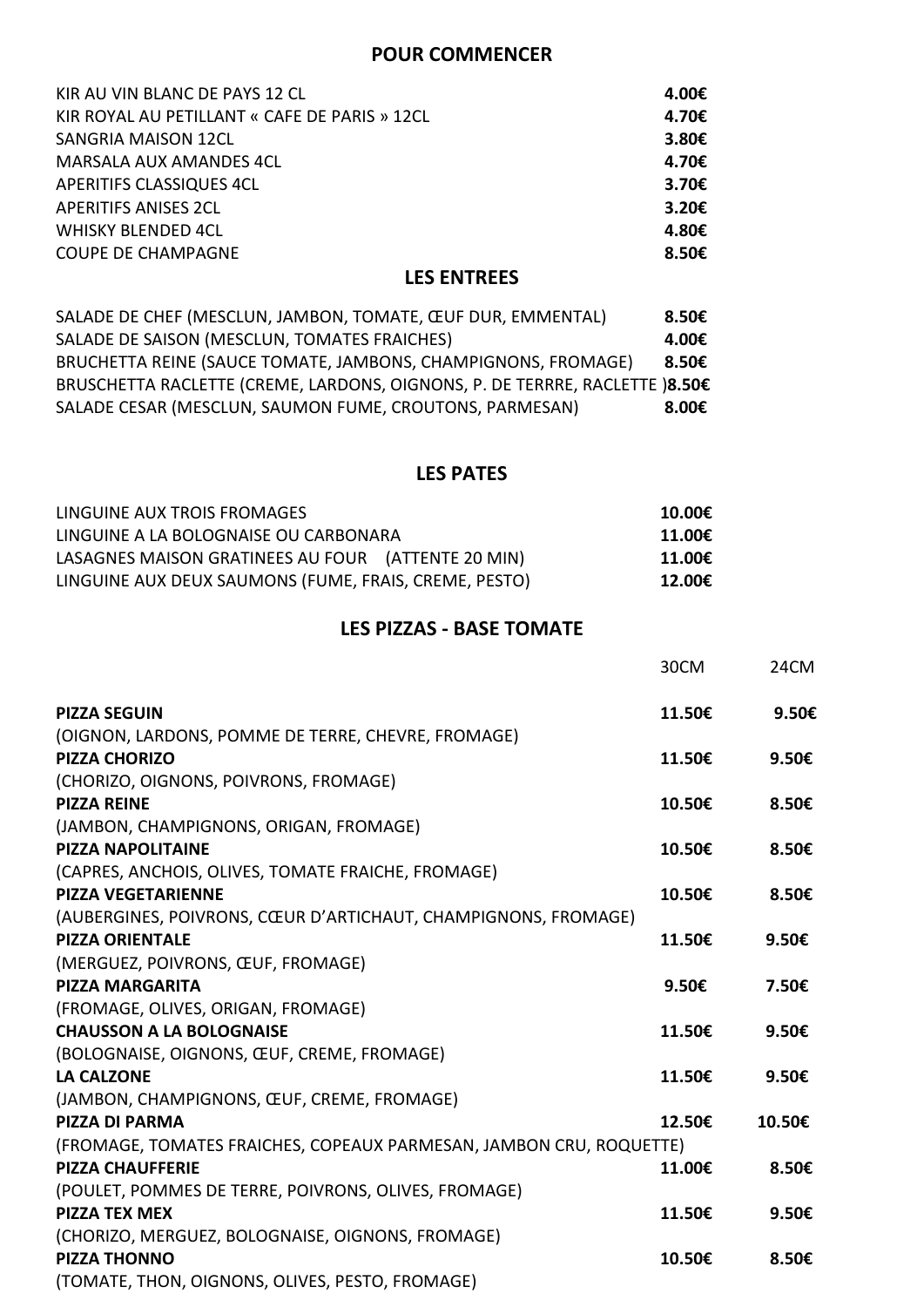## **LES PIZZAS - BASE CREME**

|                                                              | 30CM   | 24CM            |
|--------------------------------------------------------------|--------|-----------------|
| <b>TARTE ALSACIENNE</b>                                      | 11.00€ | 8.50€           |
| (OIGNONS, LARDONS)                                           |        |                 |
| <b>TARTE ALSACIENNE GRATINEE</b>                             | 11.50€ | 9.00€           |
| (OIGNONS, LARDONS, FROMAGE)                                  |        |                 |
| <b>PIZZA QUATRE FROMAGES</b>                                 | 12.00€ | 9.50€           |
| (CHEVRE, PARMESAN, GORGONZOLA, MOZZARELLA, FROMAGE)          |        |                 |
| <b>PIZZA HAUT-MARNAISE</b>                                   | 12.00€ | 9.50€           |
| (CHEVRE, PARMESAN, GORGONZOLA, MOZZARELLA, LANGRES, FROMAGE) |        |                 |
| <b>PIZZA RACLETTE</b>                                        | 12.00€ | 9.50 $\epsilon$ |
| (OIGNONS, LARDONS, POMME DE TERRE, RACLETTE, FROMAGE)        |        |                 |
| PIZZA VAL D'AOSTE                                            | 12.00€ | 9.50€           |
| (JAMBON BLANC, POMME DE TERRE, GORGONZOLA, FROMAGE)          |        |                 |
| <b>PIZZA KFBAB</b>                                           | 12.00€ | 9.50€           |
| (VIANDE A KEBAB, OIGNONS, TOMATES FRAICHES, FROMAGE)         |        |                 |
| <b>PIZZA INDIFNNF</b>                                        | 12.00€ | 9.50€           |
| (CREME CURRY, POULET, OIGNONS, FROMAGE)                      |        |                 |
| <b>PIZZA FORESTIERE</b>                                      | 12.00€ | 9.50 $\epsilon$ |
| (CRÈME, OIGNONS, LARDONS, CHAMPIGNONS, EMMENTAL)             |        |                 |
| <b>PIZZA AUX DEUX SAUMONS</b>                                | 12.50€ | 9.50 $\epsilon$ |
| (SAUMON FUME, SAUMON FRAIS, MOZZARELLA, PESTO, ROQUETTE)     |        |                 |

### INGREDIENT SUPPLEMENTAIRE + ANDOUILLETTE : 1.30€ PRIX NETS

## **LES PLATS**

| <b>EMINCE DE VOLAILLE CREME CURRY OU CREME CHAMPIGNONS</b> | 13.50€          |
|------------------------------------------------------------|-----------------|
| PAVE DE SAUMON ROTI                                        | 16.00€          |
| ANDOUILLETTE 5A SAUCE MOUTARDE OU SAUCE LANGRES            | 14.00€          |
| PLAT DU JOUR                                               | 9.50 $\epsilon$ |